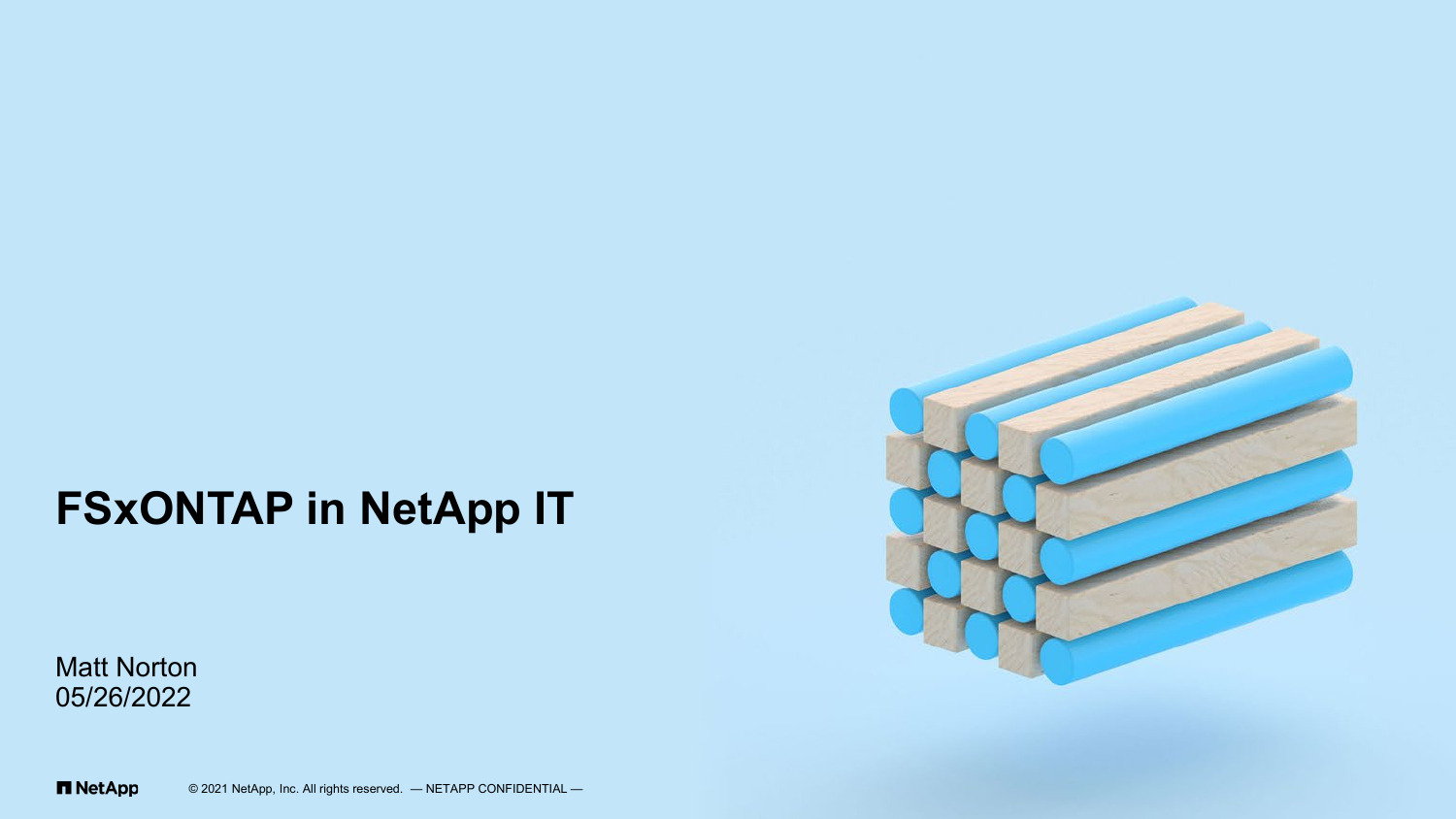### **Agenda**

- What is FSxONTAP?
- Our Current Application Storage Approach
- Hyperscaler Native vs. Best of Breed
- Key Benefits to NetApp IT
- Potential Drawbacks
- Cost Comparison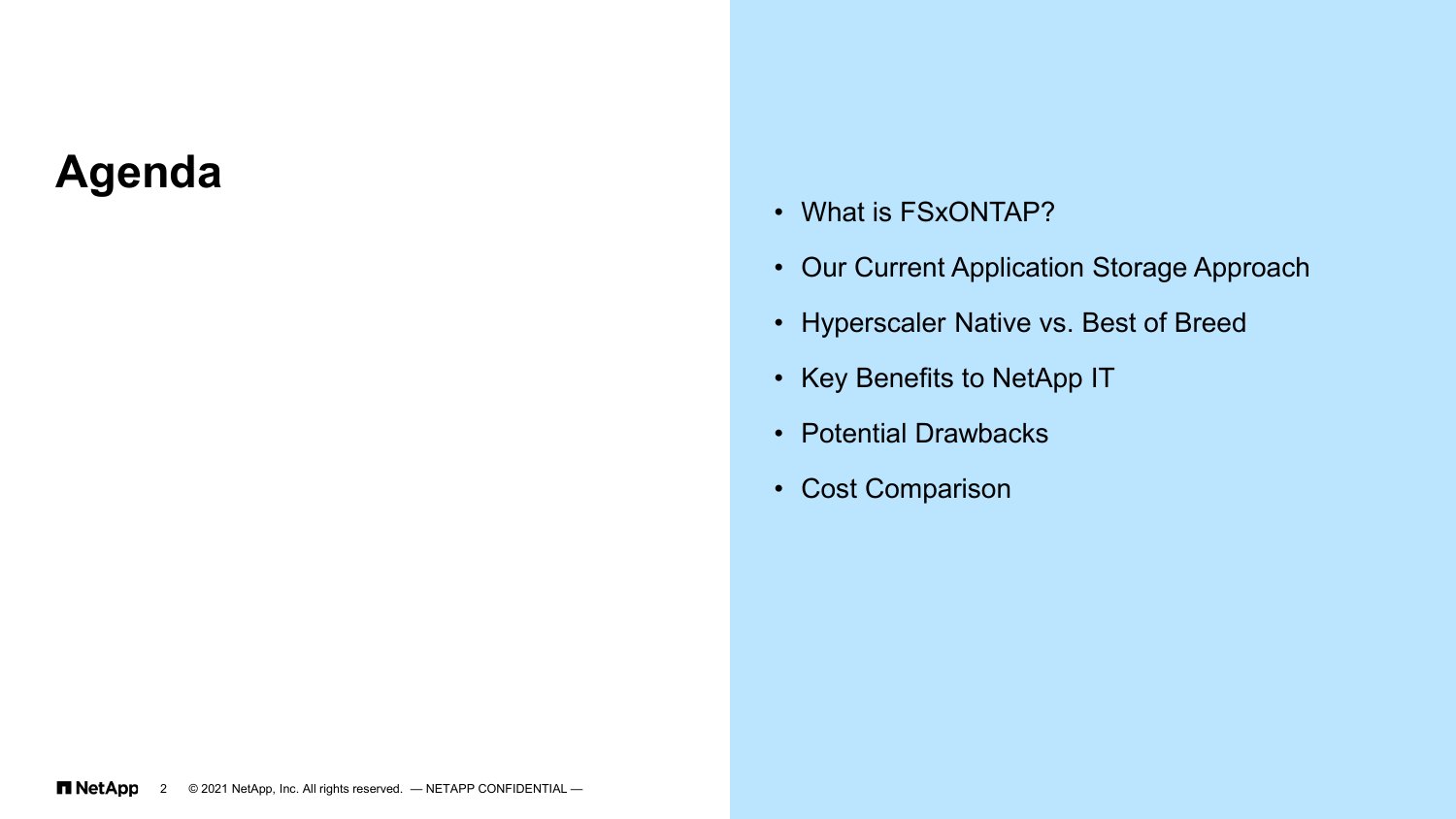## **What is FSxONTAP?**



"Amazon FSx for NetApp ONTAP is a fully managed service that provides highly reliable, scalable, performant, and feature-rich file storage built on NetApp's popular ONTAP file system. It provides the familiar features, performance, capabilities, and APIs of NetApp file systems with the agility, scalability, and simplicity of a fully managed AWS service."

#### **Features of FSx for ONTAP**

- Support for petabyte-scale data sets in a single namespace
- Multiple gigabytes per second (GBps) of throughput per file system
- Multi-protocol access to data using the NFS, SMB, and iSCSI protocols
- High availability and durability with Multi-AZ deployments
- Automatic data tiering that reduces storage costs by automatically transitioning infrequently-accessed data to a lower-cost storage tier based on your access patterns
- Data compression, deduplication, and compaction to reduce your storage consumption
- Support for NetApp's SnapMirror replication feature
- Support for NetApp's on-premises caching solutions: NetApp Global File Cache and FlexCache
- Support for access and management using native AWS or NetApp tools and APIs
- AWS Management Console, CLI, and SDKs
- NetApp ONTAP CLI, REST API, and Cloud Manager
- Support for the following data protection and security features:
- Encryption of file system data and backups at rest using KMS keys
- Encryption of data in-transit using SMB Kerberos session keys
- On-demand anti-virus scanning
- Authentication and authorization using Active Directory
- File access auditing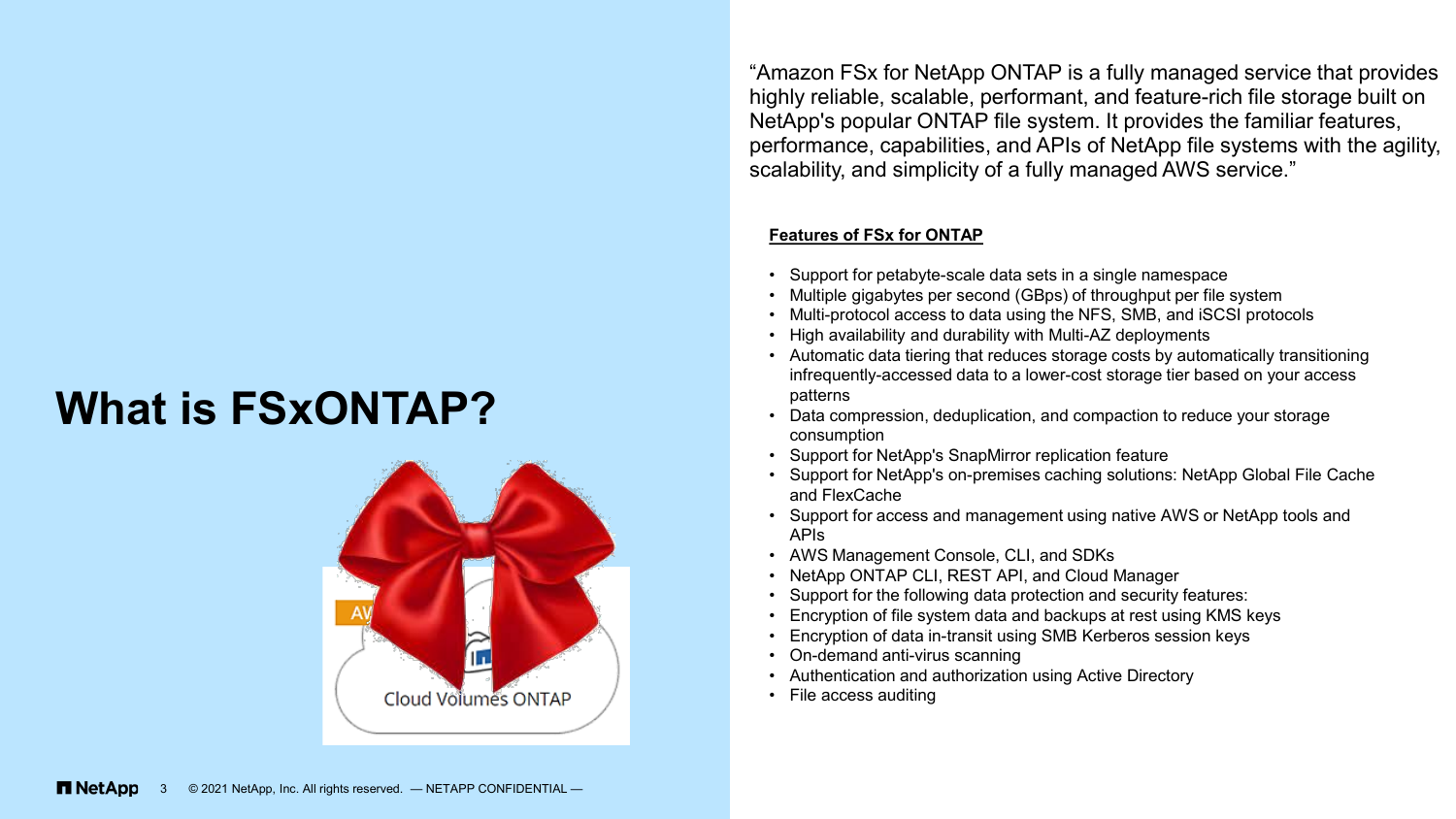## **Application Storage Providers in CloudOne IaaS**



### **Not Utilized in CloudOne IaaS**

Azure NetApp Files (ANF) CVS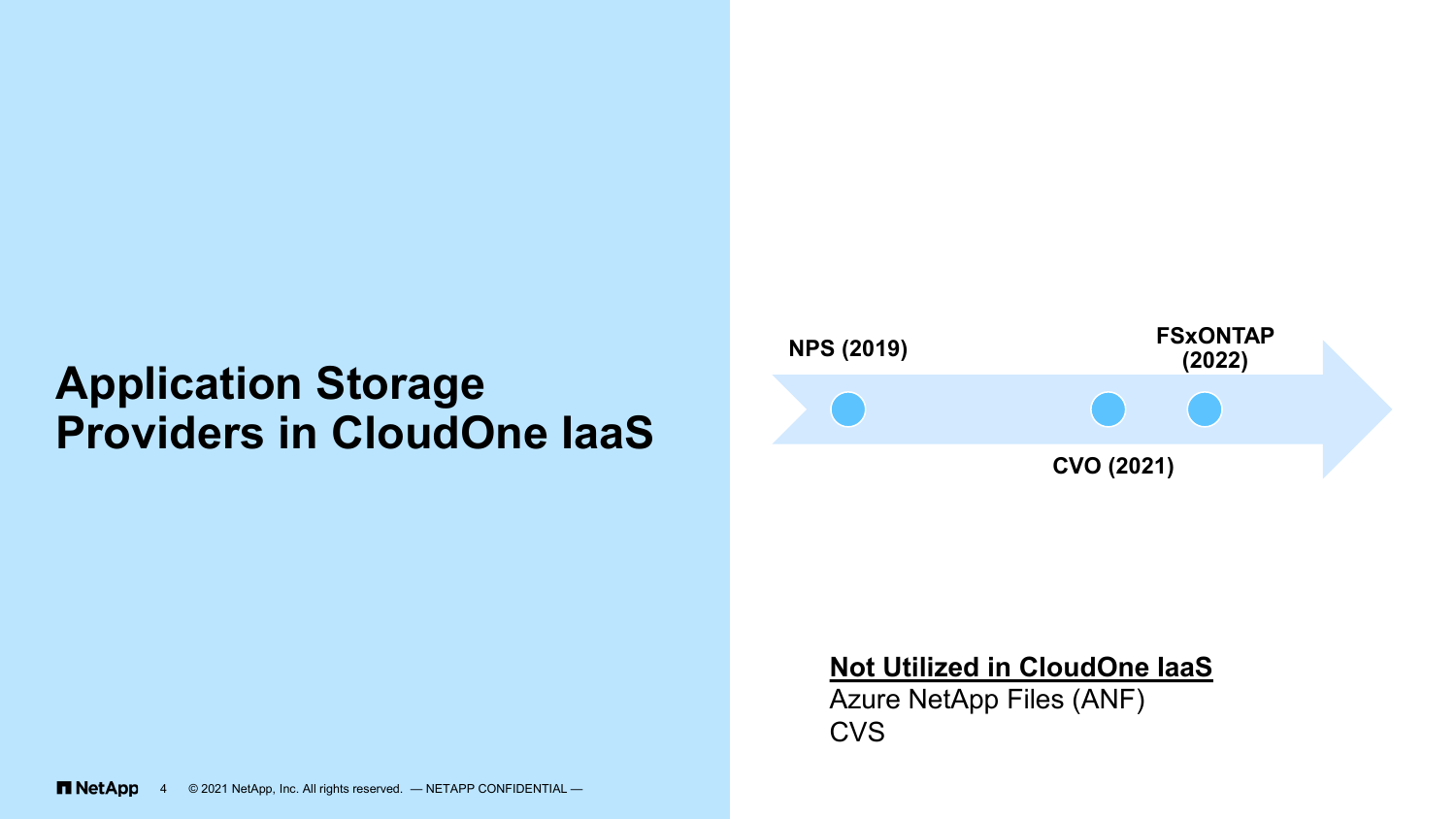### **Hyperscaler Native vs. Best of Breed**

#### Best of Breed (incumbent)

- Superior features and tech
- Code once to work across your Hybrid Cloud
- The Devil You Know
- Leverage existing operational processes and integrations

#### **Native**

- Scalable across Regions
- Better integration with other native services (ex. ELB and EC2)
- Superior programmatic access (CLI, Ansible, etc)
- Lower cost
- **Chargeback**

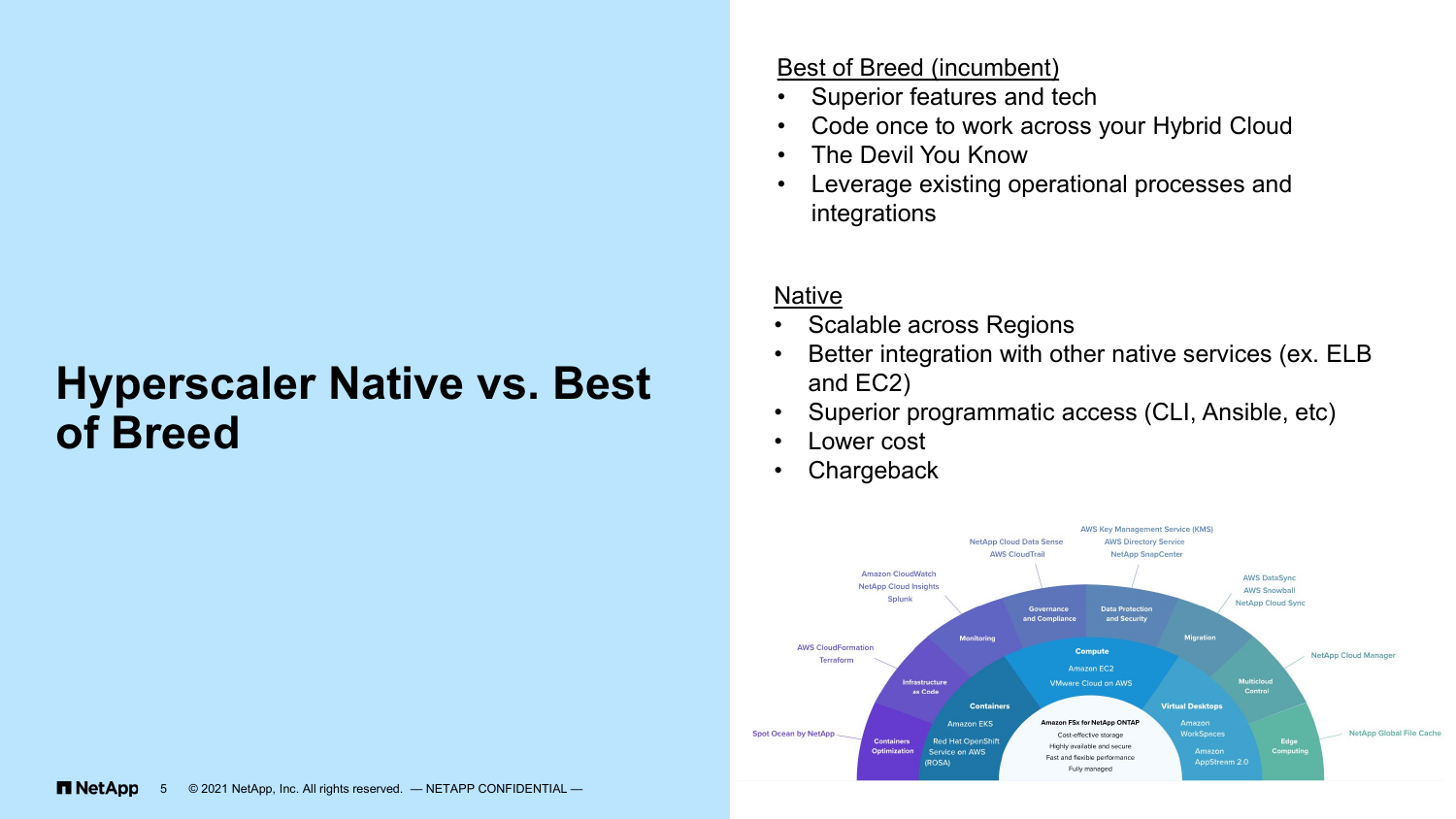### **Key Benefits for IT**

- Scale to new Hyperscaler Regions w/o weeks of setup for new CVO infra
- Lower cost + chargeback to internal Cost Centers (volume tagging)
- Killer performance "The combined benefits of NVMe, io2 block express [and Nitro/Scalable Reliable Datagram protocol] makes it a beast." - Ram Kodialbail
- Ability to scale SSD capacity, throughput and PIOPS in place will minimize wasted spend
- We don't manage it!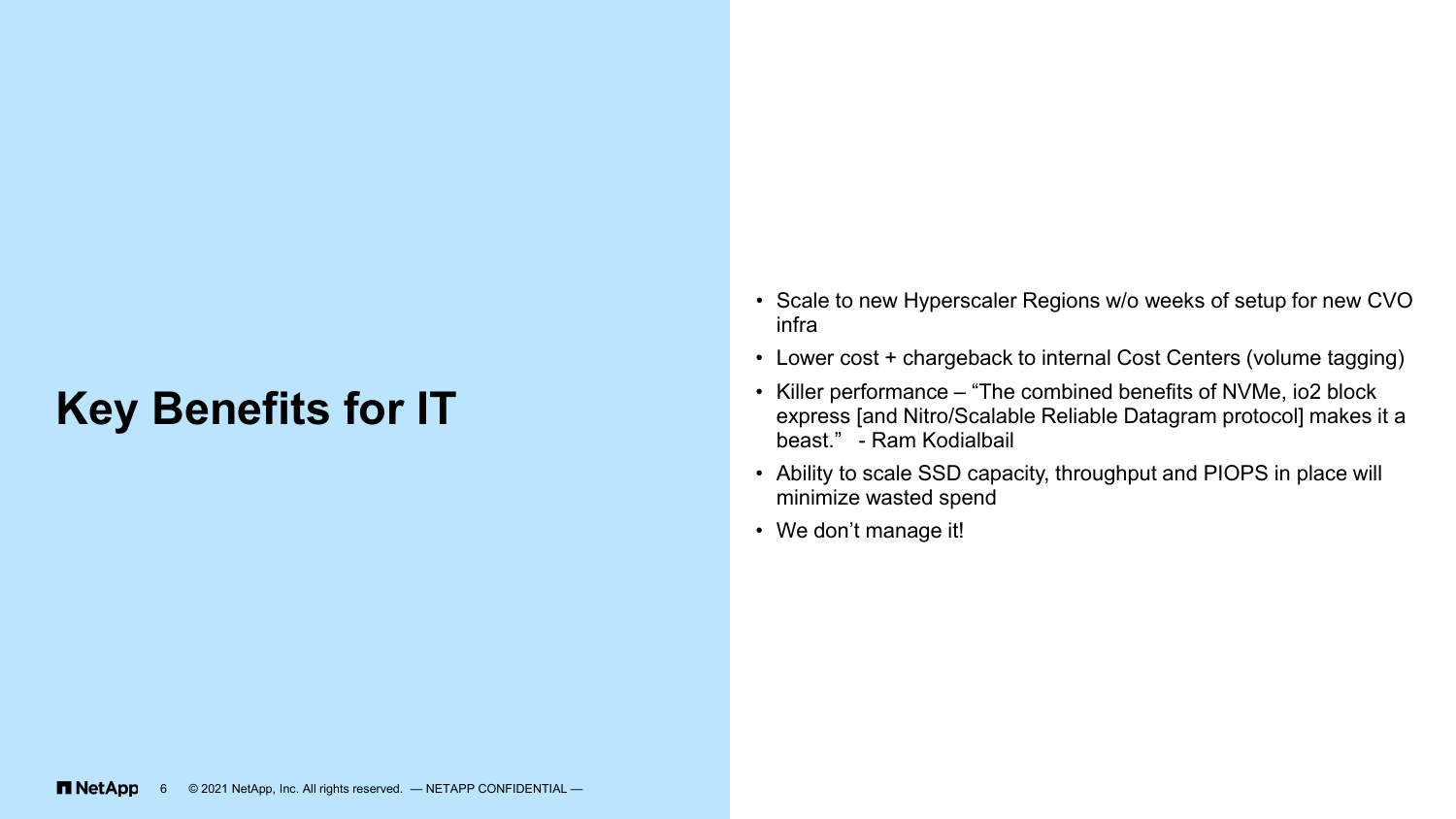### **Potential Drawbacks**

- You don't control ONTAP release rollout, AWS does
- Two control planes (AWS and ONTAP)
- You are not comfortable with your data running in someone else's datacenter (encryption at rest and in transit offered)
- As always, be wary of Data Transfer charges. Limit inter-Region traffic.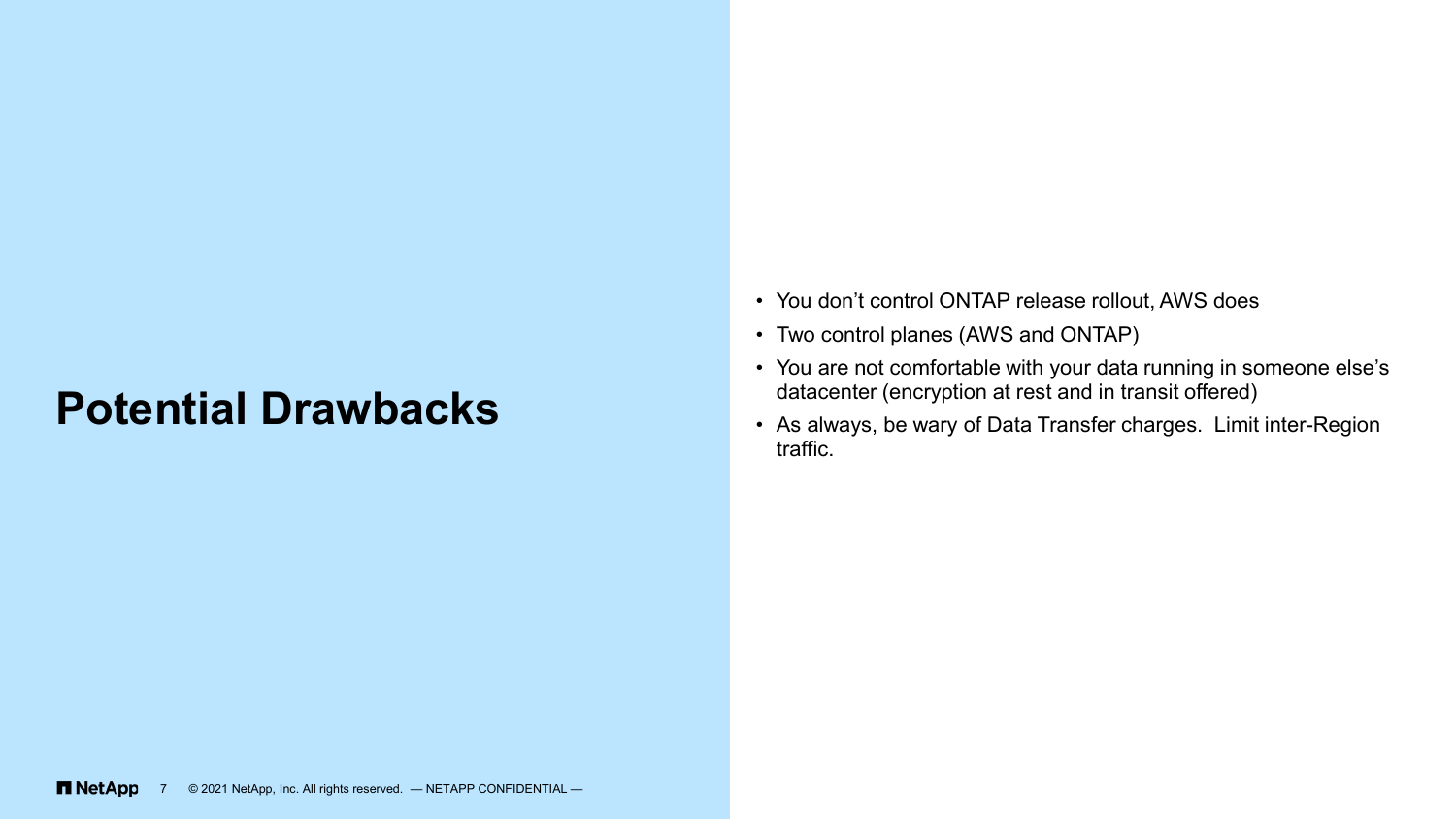### **Cost Comparison CVO vs FSxONTAP**

- FSxONTAP Components of Cost
	- Single AZ or Multi-AZ
	- SSD Capacity (primary storage; allocated but adjustable)
	- Network throughput (allocated but adjustable)
	- PIOPS (3 IOPS per GB of SSD; allocated but not yet adjustable)
	- Capacity Pool (S3; consumed)
		- Storage
		- Reads and Writes
	- Backups (optional; consumed)
- <https://fsxontap.calculator.aws/> (FSxONTAP)
- <https://cloud.netapp.com/aws-calculator> (CVO)